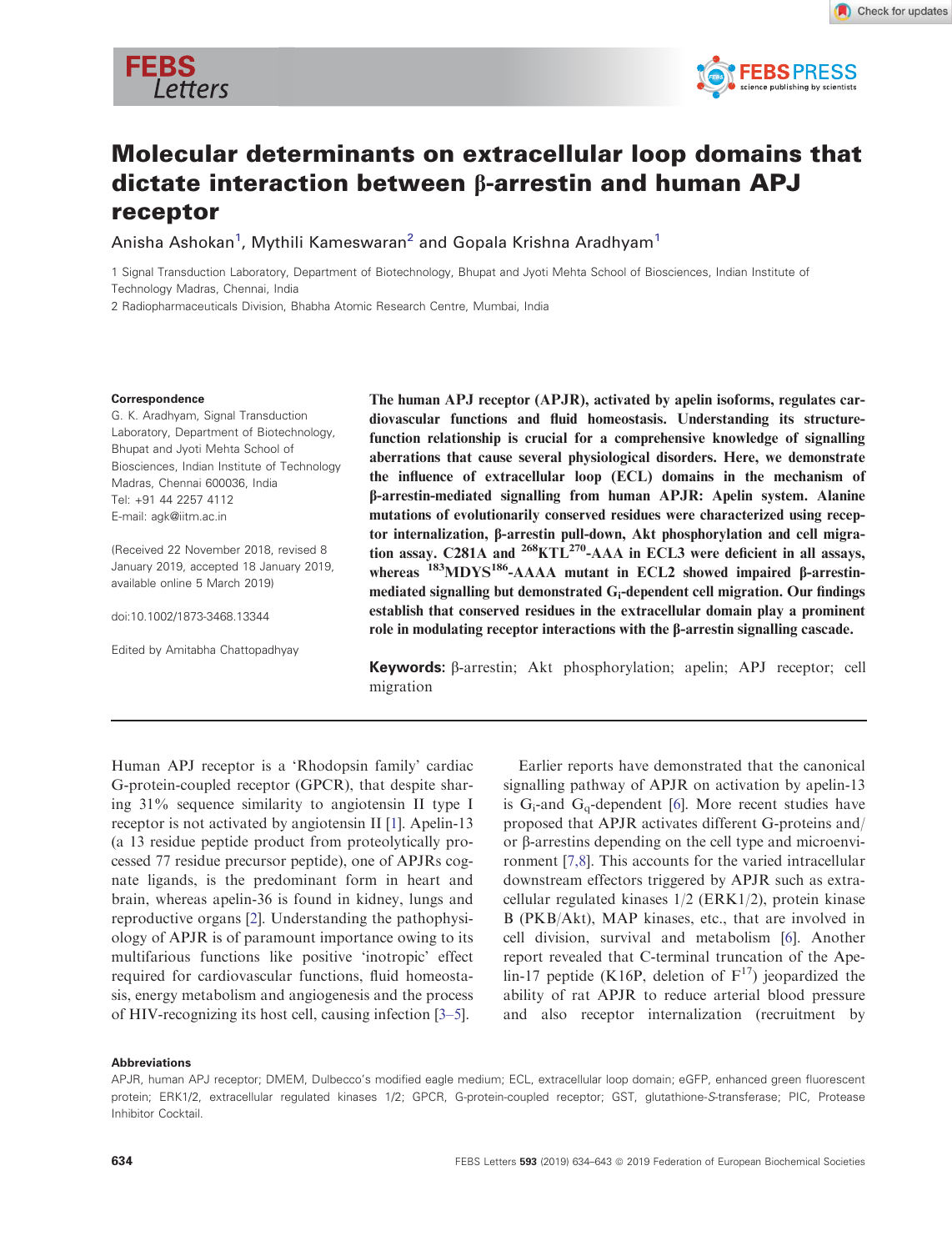$\beta$ -arrestin1/2) despite maintaining its G<sub>i</sub>-mediated signalling. This enables us to hypothesize that rat APJR, on activation by apelin executes its hypotensive activity in a  $\beta$ -arrestin1/2-dependent pathway [8].

b-arrestins, on the other hand, are scaffolding proteins that sterically inhibit heterotrimeric G-proteins from coupling to activated GPCRs, thereby preventing G-protein-mediated second messenger pathways [6]. They are constitutively phosphorylated and become dephosphorylated to interact with the phosphorylated C-terminal tail of the receptor. This process of dephosphorylation is crucial for b-arrestin functionality including receptor internalization and signalling.  $\beta$ -arrestins adopt various conformations based on the distinct phosphorylation pattern generated by receptor kinases [9].

In this study, we have delineated the role of highly conserved motifs in the extracellular domains of APJR  $[183 \text{MDYS}^{186}$  (in ECL2) and  $268 \text{KTL}^{270}$  motifs, in addition to  $Cys^{281}$  (in ECL3)]. Mutating these motifs affected apelin-mediated  $\beta$ -arrestin signalling by the receptor. These motifs dictate the complex pluridimensional signalling of the receptor and hence cause biased signalling of APJR. The signal transduction pathway initiated by apelin binding was monitored by receptor internalization,  $\beta$ -arrestin1/2 pull down, cellular migration and activation of PKB/Akt. We provide insight into the molecular mechanisms of  $\beta$ -arrestin signalling of Apelin: APJR complex and domains that act as 'effector discriminator'. Taken together, these results are helpful in understanding the structure-function relationship, mode of activation and signalling mechanism of the b-arrestin pathway of human APJ receptor.

### Materials and methods

### Multiple sequence alignment of APJR

A total of 42 APJR sequences of different species were retrieved from the NCBI protein database (Table S1). Few organisms such as zebrafish (Danio rerio), atlantic salmon (Salmo salar) frog (Xenopus laevis), red jungle fowl (Gallus gallus) and croaker fish (Larimichthys crocea) had two isoforms each. Sequence alignment was done using MAFFT tool [10] and the conserved amino acid sequences were identified in extracellular domains.

### Cloning of APJR-'enhanced green fluorescent protein (eGFP)' chimera and generation of mutants

APJ gene was PCR amplified using pCDNA3.0 APJ clone as template and the amplicon was cloned in  $p$ MJ and  $pEGFPN1$  vectors. The mutations  $^{183}$ MDYS<sup>186</sup>-AAAA in ECL2 and <sup>268</sup>KTL<sup>270</sup>-AAA in ECL3 and the double

mutant S<sup>345</sup>S<sup>348</sup>-AA were generated by Polymerase Incomplete Primer Extension method [11] using APJ clone in the pMJ vector as a template. The point mutant C281A in ECL3 and  $^{103}KL^{104}$ -AA double mutation in ECL1 were generated using a set of two complementary primers, by site directed mutagenesis [12]. For our study,  $^{268}$ KTL<sup>270</sup>-AAA mutant was generated in pEGFPN1-APJ clone.

### Maintenance of HEK293 cells

HEK293 cells were grown and maintained in Dulbecco's Modified Eagle Medium (DMEM) with high glucose containing 1 m<sup>M</sup> pyruvate and 1 mM L-glutamine and 10% foetal bovine serum (FBS-South American origin). The cells were grown at 37 °C in a humidified chamber containing  $5\%$  CO<sub>2</sub>. The cell culture growth media also contained  $1\times$  antibiotic and antimycotic agents (Anti-Anti, Gibco, Life Technologies, Mumbai, India) to prevent bacterial and fungal contamination. HEK293 cells, stably expressing wild-type and all other mutants in the pMJ vector were maintained in the same media along with  $0.2 \mu g \cdot mL^{-1}$  puromycin. Cells expressing  $268$ KTL<sup>270</sup>-AAA mutant in the pEGFPN1 vector were maintained with 1 mg·mL<sup>-1</sup> G418 for further experiments.

#### Radiolabelling of apelin-13 peptide

Apelin peptide (purchased from GenScript, Piscataway, NJ, USA) was resuspended in HPLC grade water at a concentration of 10  $\mu$ g· $\mu$ L<sup>-1</sup>. Radiolabelling was performed by adding ~ 200 µCi of radioactive iodine (Na<sup>125</sup>I) and 30 µg of Chloramine-T to 100 µg of apelin peptide with 0.5 M phosphate buffer (pH-7.5) and incubated for 90 s at room temperature. The reaction was terminated by adding 90 µg of sodium metabisulfite and incubated for 60 s followed by addition of an excess of cold potassium iodide ( $\sim 100 \mu$ g). The quality and efficiency of labelling were checked using HPLC (JASCO 2850 PLUS, JASCO, Easton, MD, USA) with reverse phase C18 column and a suitable solvent (Gradient mixing of water + acetonitrile +  $0.1\%$ TFA) at a flow rate of  $1 \text{ mL-min}^{-1}$ . The labelled peptide was stored at 4 °C until further use.

### APJR ligand binding

HEK293 cells in 100 mm dishes were transfected (24 h after seeding) with plasmids (pMJ-APJ receptor and its ECL mutants) using lipofectamine 2000, Invitrogen, Mumbai, India as per manufacturer's protocol. The cells were then allowed to grow for 24 h in complete media so that they were 80–90% confluent. The cells were collected using PBS and centrifuged at low speed  $(~150 g$  for 5 min at 4 °C). The cell pellet was then resuspended in HEPES based buffer (20 mm HEPES, 10 mm EDTA, pH-7.4) and sonicated for a brief period on ice (30 s with 29% amplitude and 2 s 'ON' and 4 s 'OFF' pulse). The cell lysate was then centrifuged (450  $g$  for 10 min at 4 °C) to remove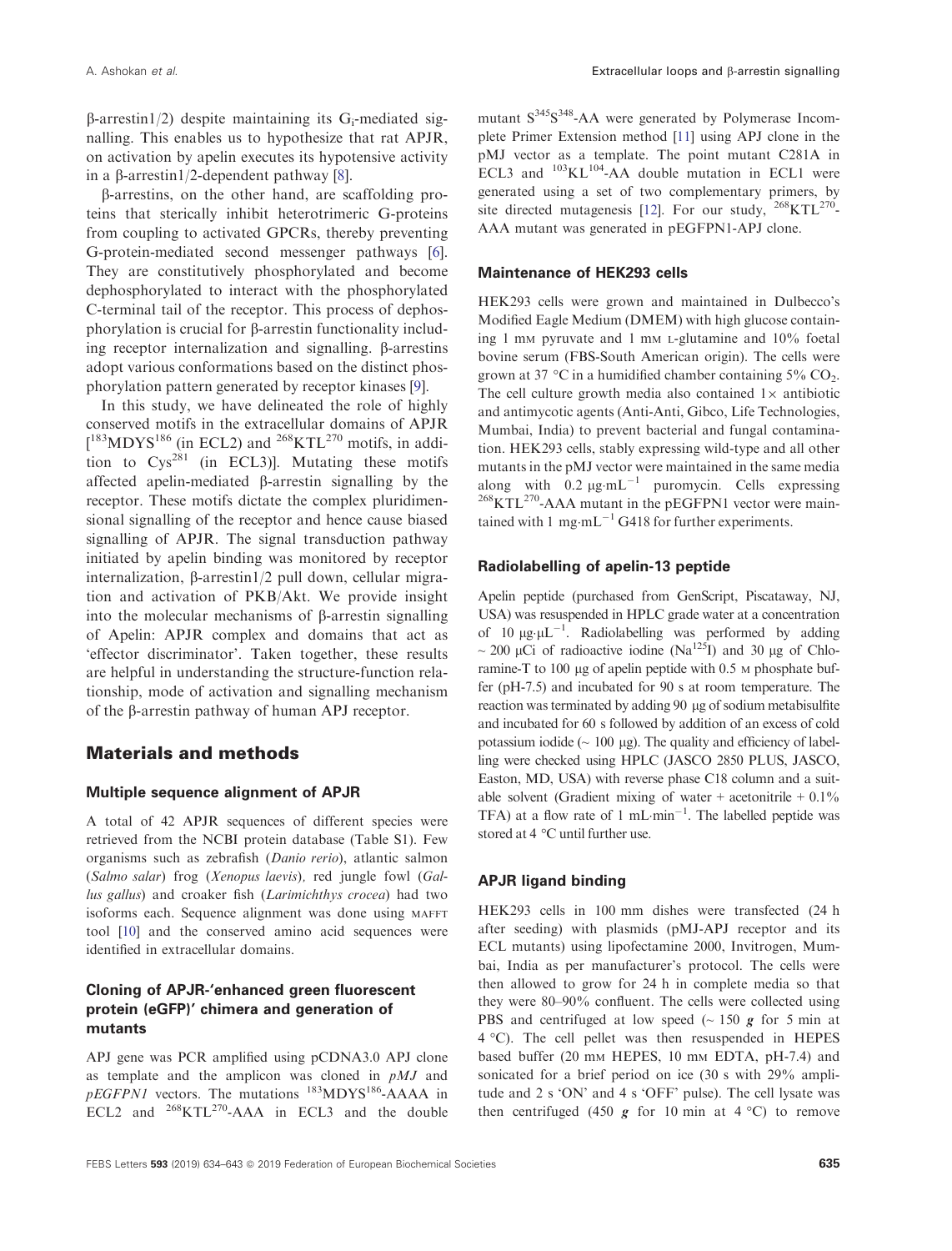nuclear fraction and cell debris. The supernatant was then centrifuged at very high speed (100 000  $g$  for 1 h at 4 °C) and the resulting membrane protein pellet was resuspended in low EDTA buffer (20 mm HEPES, 0.5 mm EDTA, pH-7.4) for further storage at  $-80$  °C until future studies.

Membrane preparations expressing APJ receptor and its mutants were treated with varying concentrations of  $^{125}I$ labelled apelin-13 radioligand  $(0.5-50 \text{ nm})$  in a suitable binding buffer (20 mm HEPES, 100 mm NaCl, 10 mm  $MgCl<sub>2</sub>$ , 1 m<sup>M</sup> EDTA, pH-7.4) and incubated for 2 h to achieve equilibrium binding. The reaction was then stopped by centrifuging at 10 500  $g$  for 5 min and the supernatant containing free radioligand was removed. The pellet was then washed twice with ice-cold  $1\times$  PBS to remove excess unbound free ligand. Radioactivity of the ligand: receptor complex was then determined by scintillation counting. Nonspecific binding was determined in the presence of 500 nm cold apelin-13 ligand to the above mentioned reaction mixture. All data were fit to nonlinear regression analysis with one site specific binding model using GRAPHPAD PRISM 6 software (GraphPad, San Diego, CA, USA). Affinity constants  $(K_d)$  was calculated from the best-fit values of specific binding.

#### Internalization assay

HEK293 cells expressing wild-type receptor and its mutants were seeded in 35 mm plates over coverslips. The cells were allowed to grow for 24 h in complete media so that they were 60–80% confluent. The cells were treated with 10  $\mu$ M of ligand (apelin-13 peptide) and incubated further at 37  $\degree$ C in a humidified chamber with  $5\%$  CO<sub>2</sub> for 1 h. The cells were then fixed on glass slides and receptor internalization was imaged by a confocal microscope Leica DMi8, Leica Microsystems, Wetzlar, Germany by monitoring the fluorescence signal from the enhanced green fluorescent protein (eGFP) tag.

### b-arrestin1/2 pull down assay

HEK293 cells expressing wild-type receptor and its mutants were treated with 1  $\mu$ m apelin-13 and incubated at 37 °C in a humidified chamber with  $5\%$  CO<sub>2</sub> for different time periods of 5, 10 and 40 min. Receptor activation was stopped by removing the media and adding ice-cold  $1 \times$  PBS with Protease Inhibitor Cocktail (PIC) and phosphatase inhibitors (PTI-1 mm  $Na<sub>3</sub>VO<sub>4</sub>$  and 1 mm NaF). The cells were mechanically scraped and washed with  $1 \text{ mL of } 1 \times PBS$ (with PTI). The cells were then resuspended in radioimmunoprecipitation buffer (RIPA buffer with PTI and PIC) for cell lysis. Cell debris was removed by centrifugation and total protein of the lysate was estimated using Bradford method with BSA as standard [13].

The lysate  $(40 \mu g)$  was incubated with 1  $\mu g$  of anti-APJ receptor antibody for 3 h at 4 °C under gentle rotation. Later,  $20 \mu L$  of Protein A/G agarose beads (Santa Cruz, Santa Cruz Biotechnology Inc, Dallas, TX, USA, sc-2003)

was added to the mixture and incubated for 1 h at 4 °C under gentle rotation. The unbound protein was removed by centrifugation and the beads were washed twice with RIPA buffer to remove nonspecific binding. Elution was then done by adding 50  $\mu$ L of 2 $\times$  SDS loading buffer and later heating at 95 °C for 5 min. This elute was loaded on 12% SDS/PAGE [14] and later transferred to nitrocellulose membrane. The blot was probed with a suitable primary antibody (Cell Signaling Technology, Danvers, MA, USA – 1 : 2500 dilution for both  $\beta$ -arrestin 1/2 in 5% BSA) overnight at 4 °C and followed by incubation with suitable secondary antibody after washing. The blot was developed using 'Enhanced chemiluminescence method' and documented in VersaDoc (Bio-Rad, Hercules, CA, USA). The lysate which was used for pull down was probed with APJR antibody (rabbit polyclonal – 1 : 2000 dilution in 5% BSA) and it served as internal control for protein concentration. Data were analysed in GRAPHPAD PRISM 6 using ANOVA with Dunnett's *post hoc* test for multiple comparisons. Results were considered significant if  $P < 0.05$ .

#### Akt phosphorylation assay and western blot

HEK293 cells expressing wild-type receptor and its mutants were treated with  $1 \mu$ M apelin-13 as in earlier assay for different time periods (5, 10, 40 min). Akt Phosphorylation was stopped by removing the media and adding ice-cold  $1 \times PBS$ (with PIC and PTI). The cell lysate was prepared as above and the total protein was estimated using Bradford method. Western blot was done as previously mentioned and probed with primary antibody (Cell Signaling) generated in rabbit (1 in 2500 dilution for both Akt and phopsho-Akt antibody in 5% BSA) overnight at 4 °C and documented in VersaDoc using enhanced chemiluminescence method. Total Akt served as internal control for protein concentration.

#### Cell migration assay

HEK293 cells expressing wild-type receptor and its mutants were grown to confluence in 35 mm plates. A scratch was made in the monolayer using a sterile  $10 \mu L$  pipette tip after incubating the cells in serum free DMEM media for 16 h and mitomycin C (10  $\mu$ g·mL<sup>-1</sup>, MilliporeSigma, St. Louis, MO, USA) treatment, 3 h before introducing a wound. The initial scratch was imaged and the cells were then grown for 24 h in serum-free DMEM media containing 10  $\mu$ M apelin-13 peptide. The cells without apelin-13 peptide treatment acted as a control. After 24 h, the scratch was reimaged to understand the cell migration due to apelin-13 treatment [15].

### Expression and purification of ligand

For our study, apelin-13 was expressed and purified as described previously [16]. Briefly, the apelin-13 peptide was expressed with glutathione-S-transferase (GST) tag in Escherichia coli. ER2566 cells. It was affinity purified using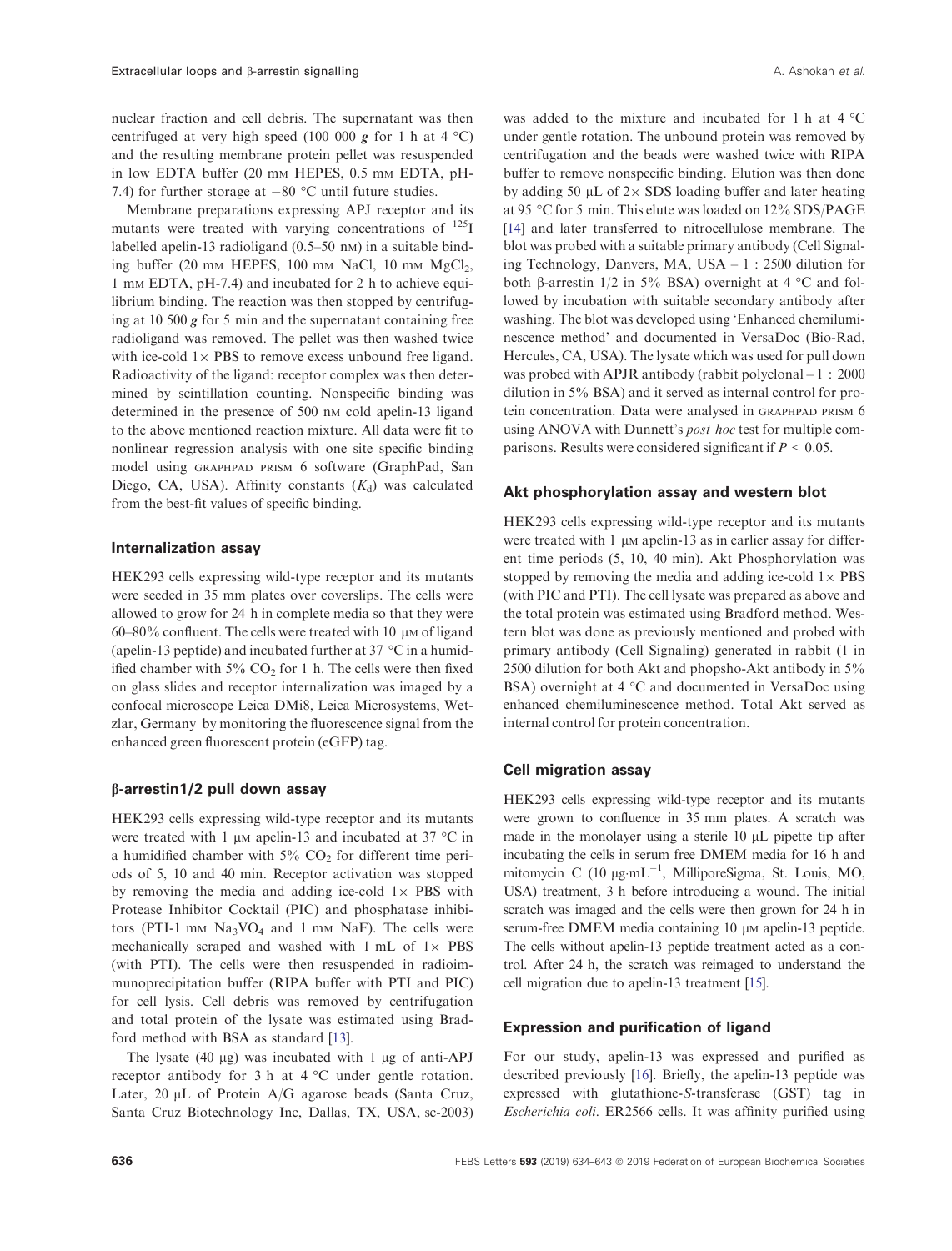GST resin. The fusion protein was cleaved by 'PreScission protease' to release peptide from GST tag in volatile buffer (0.15 <sup>M</sup> Ammonium bicarbonate, pH-7.8). The tag was removed by acetonitrile precipitation and ligand in soluble form was recovered by centrifugation and was concentrated by freeze-drying method.

# **Results**

### Multiple sequence alignment of APJR

A multiple sequence alignment of APJRs from various organisms revealed conservation in several regions. This study focuses on the ECL regions of the receptor. The mutants in ECL domains generated for studying APJR interaction with  $\beta$ -arrestin are marked in Fig. 1A. A conserved motif in ECL1 is  $K(L/I/V/A)$ SSY, with leucine and isoleucine in most organisms, whereas valine and alanine are in some birds and pacific oyster. The Cys, at the juncture of TM3 and ECL1, that most likely forms a disulfide bond with Cys in ECL2 are both completely conserved in APJR sequences similar to members of Class A GPCRs. (M/L)D(Y/F)S motif in ECL2 domain is a highly conserved motif, with few exceptions like Zebra fish type B and desert mole rats, where 'Asp' is 'Asn' and 'Ser' is 'Asn' respectively. Another characteristic feature of peptide receptors and chemokine receptors is the conserved Cys in ECL3 domain that might form disulfide linkages with Cys of the N-terminal domain. Similar to other peptide receptors, APJR also has a highly conserved Cys281 in ECL3. The other motif in ECL3 domain,  $K(T/S)(L/I/M/A)$  is fairly conserved across various species of APJR (Fig. 1A).

### Apelin peptide ligand binding to APJR

Wild-type APJR and its ECL mutants were compared for their ligand binding efficiency by saturation binding experiments using radiolabelled  $(I^{125})$  apelin peptide  $(0.5-50 \text{ nm})$ . <sup>103</sup>KL<sup>104</sup>- AA (K<sub>d</sub> – 4.53 nm) mutant in ECL1 showed similar binding efficiency as that of wildtype  $(K_d - 2.86 \text{ nm})$ . <sup>268</sup>KTL<sup>270</sup>-AAA in ECL3 exhibited  $\sim$  4 fold decrease compared to wild-type peptide binding. But, <sup>183</sup>MDYS186-AAAA and C281A in ECL2 and ECL3 demonstrated  $\sim$  7 fold decrease in apelin binding affinity compared to wild-type (Fig. 1B, Table 1).

### Agonist dose-dependent modulation of internalization of APJR and its ECL mutants

The receptor internalization was studied using fluorescence-based imaging of eGFP tagged APJR and its mutants to confirm activation by the apelin peptide. Activation of receptor and its mutants by apelin-13  $(0.1-10 \mu)$  was monitored after 1 h of ligand addition by tracking the eGFP. Unlike wild-type, ECL domain mutants failed to exhibit punctate appearance at lower concentration  $(0.1 \text{ and } 1 \text{ }\mu\text{m})$  of apelin-13 (data not shown). APJR wild-type exhibited punctate appearances convincingly on activation by  $10 \mu M$  of apelin-13, whereas the untreated cells did not. Ligand treatment (10  $\mu$ M) of <sup>268</sup>KTL<sup>270</sup>-AAA and C281A in ECL3 resulted in scarcely distributed punctated images and hence, demonstrated partial activation.  $183MDYS$ <sup>186</sup>-AAAA mutant in ECL2 and S<sup>345</sup>S<sup>348</sup>-AA did not elicit any punctate spots even though apelin-13 was added in higher amounts (Fig. 2).

#### APJR activation leads to  $\beta$ -arrestin2 binding

A pull-down assay was carried out using anti-APJR antibody in order to identify the b-arrestin isoform that binds to the phosphorylated C-terminus of the receptor causing downstream signalling. Total cell lysate, obtained from apelin-13  $(1 \mu M)$  treated HEK 293 cells, stably expressing APJR and its ECL mutants, was incubated with APJR antibody. Later, protein  $A/G$  agarose beads were added and  $\beta$ -arrestin bound receptor was eluted and probed for both  $\beta$ -arrestin1 and  $\beta$ -arrestin2. With time, the wild-type receptor showed a pronounced change in β-arrestin2 activation (Fig. 3,  $P < 0.001$ ) compared to  $\beta$ -arrestin1.  $103\text{KL}$ <sup>104</sup>-AA (that causes internalization similar to wild-type) exhibited  $\beta$ -arrestin2 activation (Fig. 3,  $P < 0.001$ ), independent of the time at which the interaction was probed (starting at 5 min). But <sup>268</sup>KTL<sup>270</sup>-AAA and C281A (with poor internalization) demonstrated marginal  $\beta$ -arrestin2 activation, only at 40 min of apelin-13 treatment (Fig. 3,  $P < 0.001$ ). On comparing ligand treated with untreated (0 min),  $^{183}$ MDYS<sup>186</sup>-AAAA mutant (that was deficient in receptor internalization) failed to significantly activate  $\beta$ -arrestin2 with time (Fig. 3,  $P < 0.01$ ). The wild-type or the mutant receptors, on ligand treatment, did not alter β-arrestin1 levels significantly with time (Fig. 3A, Fig. S2). This led to the deduction that APJR activates β-arrestin2 to initiate the signalling cascade. Receptor expression levels were found to be similar from 0 to 40 min for APJR and its ECL mutants (Fig. S1, internal control).

### APJR and b-arrestin2 coupling activates PKB/Akt

Wild-type APJR and all ECL mutants caused variable extents (rate and amounts) of phosphorylation of  $PKB/Akt$  upon activation by 1  $\mu$ M apelin-13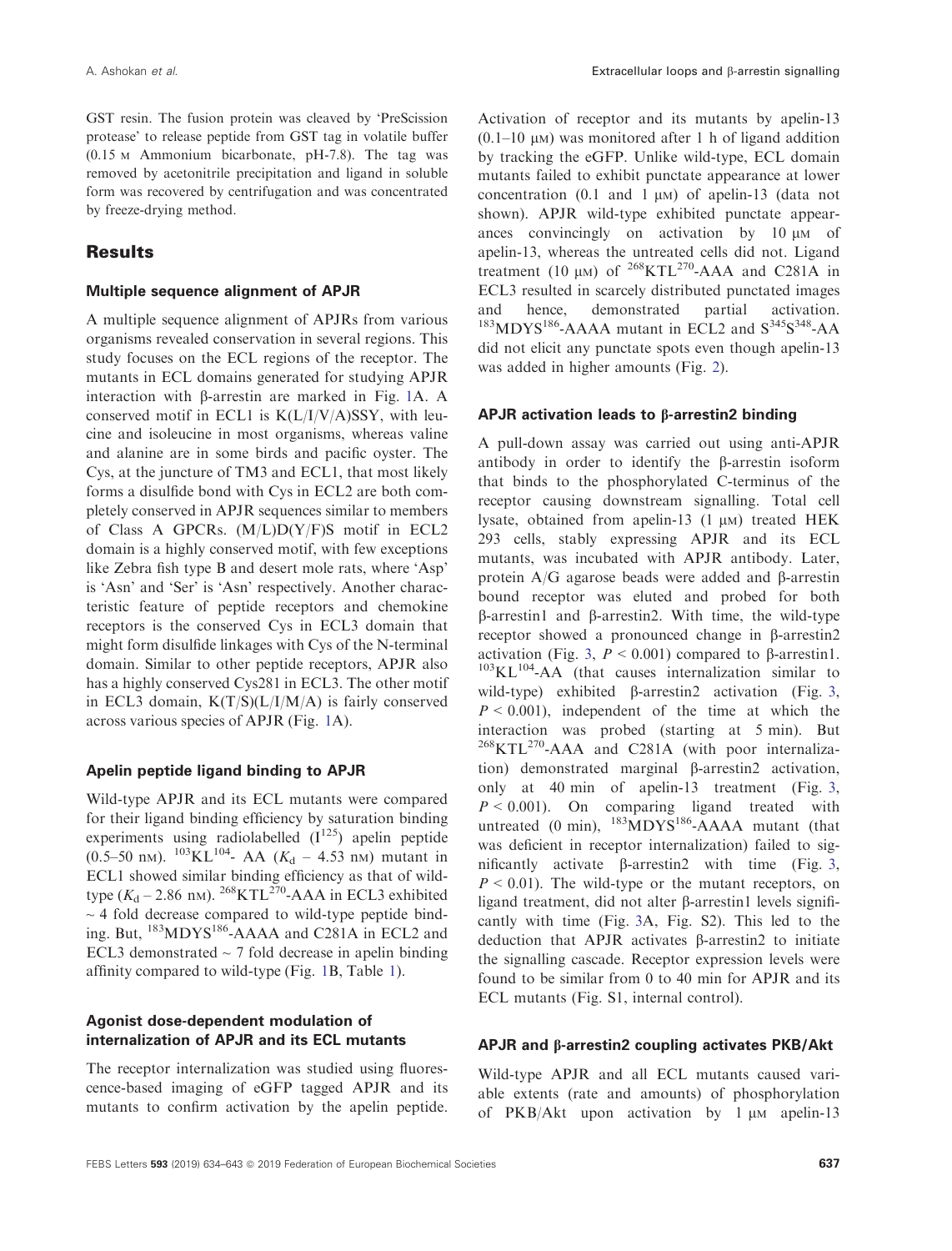

Fig. 1. <sup>125</sup>I-Apelin-13 peptide binding to APJ wild-type receptor and its ECL domain mutants. (A) The multiple sequence alignment of amino acids sequence of APJ Receptor across various species showed several conserved residues. The three ECL domains are denoted as ECL. Mutations in the receptor are marked by star (★). Highly conserved residues are displayed in red, whereas the variable residues are in black. Completely conserved residues are shaded in red. ECL1 domain has conserved Cys residue, and KL/I/V and SSY motifs. ECL2 domain has conserved Cys residue and conserved MDY(F)/S motif. ECL3 domain has a highly conserved Cys residue and KT(S)L(I/M) motif. (B) Membrane preparations prepared from HEK293 cells overexpressing APJR and its ECL mutants were treated with varying concentrations of  $125$ I-Apelin-13 (0.5–50 nm) for 2 h. After incubation and subsequent washing, the bound radioactive peptide to the receptor membranes was measured. Mean of the triplicate data was fit using nonlinear regression analysis and affinity constant was calculated. On comparing with wild-type (**e**),  $^{183}$ MDYS<sup>186</sup>-AAAA mutant in ECL2 (A),  $^{268}$ KTL<sup>270</sup>-AAA ( $\blacktriangledown$ ) and C281A ( $\blacklozenge$ ) in ECL3 showed several folds decreased binding affinity. <sup>103</sup>KL<sup>104</sup>-AA mutant in ECL1 (**b**) had similar binding affinity as that of APJ wild-type receptor.

(Fig. 4). Wild-type APJR and  $^{103}KL^{104}$ -AA mutant elicited Akt phosphorylation at 5 min with peak phosphorylation happening at 40 min. The <sup>268</sup>KTL<sup>270</sup>-AAA and C281A mutants caused Akt phosphorylation only at 40 min though not as significantly as wild-type. Although  $^{183}$ MDYS<sup>186</sup>-AAAA mutation caused phosphorylation of Akt, there was no significant alteration with time when compared to untreated cells (0 min).

### Effect of mutations on APJR signalling resultant cell migration

APJR signalling activates PKB/Akt pathway, a key regulator of cell motility. In order to gain insight into the functional role of the receptor and its domains, we Table 1. Peptide binding constants of APJ wild-type and its ECL domain mutants. APJR effectively binds to apelin-13 peptide, whereas ECL2 and ECL3 mutants have reduced binding (20–35% binding). The table is a representation of three independent experiments in triplicates.

| $K_{\rm d}$ (nm) |
|------------------|
| 2.86             |
| 4.53             |
| 18.66            |
| 11.99            |
| 19.34            |
|                  |

performed the scratch assay. The experiment was carried out in the presence of mitomycin C to inhibit cell proliferation-mediated scratch closure. On examining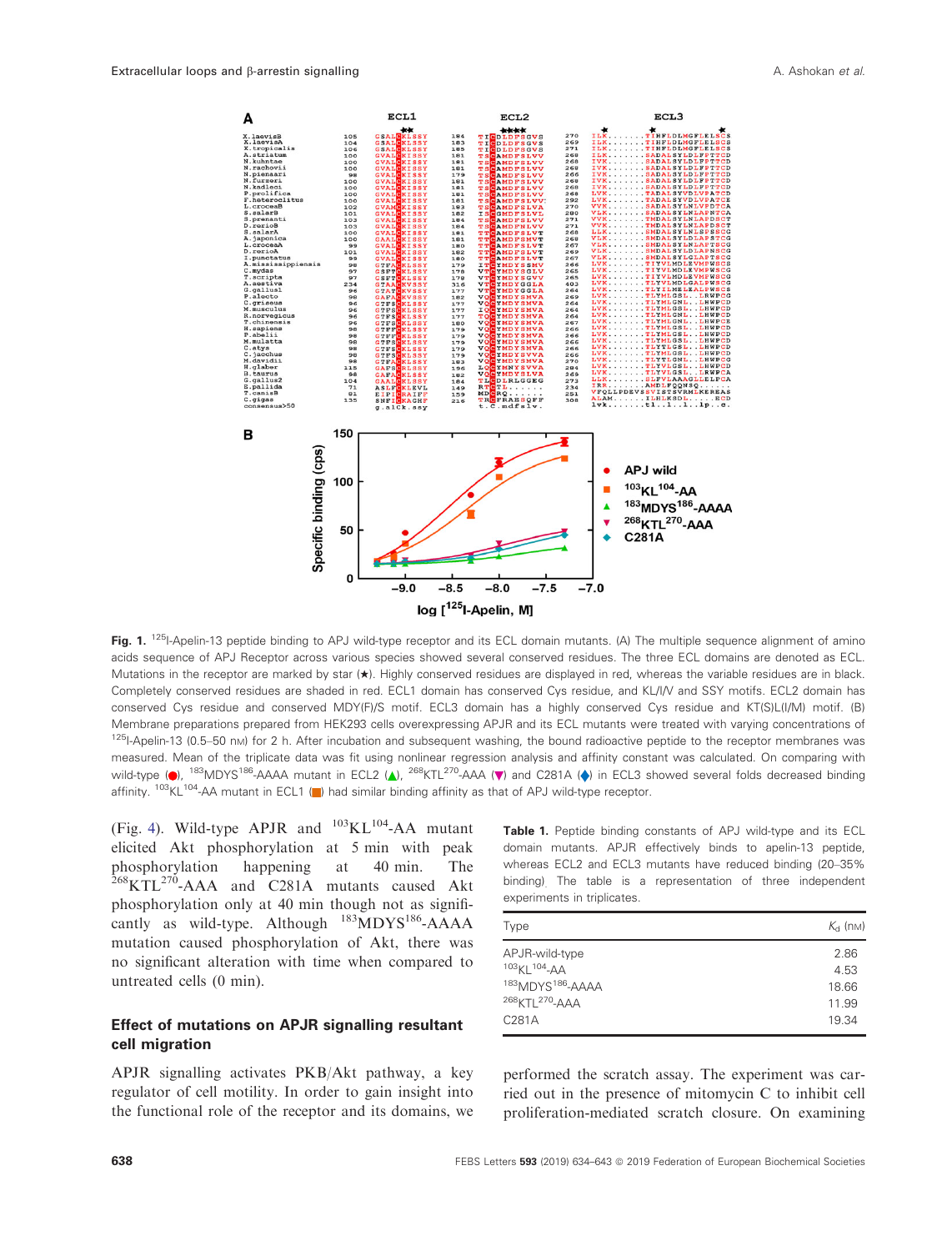

Fig. 2. Mutation dictated receptor internalization upon apelin binding: HEK293 cells, expressing eGFP tagged APJR and mutants were treated with apelin-13 (10 µM) for 1 h. On comparison with untreated cells, APJR showed distinct punctate appearance (indicating receptor internalization) in response to apelin-13 binding. <sup>183</sup>MDYS<sup>186</sup>-AAAA mutant in ECL2 domain failed to show any punctate appearance, whereas <sup>268</sup>KTL<sup>270</sup>-AAA and C281A mutants in ECL3 domain elicited very few punctate spots when induced by 10 µm apelin-13. S<sup>345</sup>S<sup>348</sup>-AA, a positive control (deficient in ß-arrestin binding), also failed to show receptor internalization. The punctate appearances due to receptor internalization are indicated by the arrows.

the scratch at 0 and 24 h with apelin-13 treatment, we found that there was a prominent scratch closure in cells stably expressing wild-type APJR (Fig. 5A).  $103$ KL $104$ -AA mutant also showed satisfactory cell migration with apelin-13 activation (Fig. 5B). But <sup>268</sup>KTL<sup>270</sup>-AAA and C281A mutants, devoid of any b-arrestin-dependent signalling demonstrated no scratch closure even after 24 h (Fig. 5D,E). Surprisingly, <sup>183</sup>MDYS186-AAAA mutant, that did not elicit b-arrestin-mediated receptor internalization or b-arrestin2 activation showed prominent scratch closure similar to APJR wild-type (Fig. 5C).

# **Discussion**

In recent times, our understanding of GPCRs has taken a paradigm shift from the receptors being simple 'on' and 'off' switches to their activation resulting in an ensemble of conformations. These structural intermediates, in turn, activate diverse signalling cascades leading to varied physiological

responses [3,17]. Given the repertoire of physiological functions carried out by Apelin: APJR system, understanding the molecular mechanisms of receptor activation and downstream signalling becomes mandatory. This provides better insight into the structure-function relationship of the receptor and enables targeted drug discovery. B-arrestins are important signalling partners of APJR, responsible for the hypotensive function, as demonstrated in rats [8]. Not many reports deal with the important relationship between extracellular residues/domain (ligand binding domain) and the intracellular domains, leading to the consequent specific selection of one or the other downstream effectors (G-proteins or  $\beta$ -arrestins) [3,17]. These residues may play a modulating role in APJR functions such as angiogenesis and vasodilation. Hence, this study was aimed at identifying the residues in extracellular domains of human APJR that are critical for causing structural changes required for  $\beta$ -arrestin-mediated signalling. On the basis of multiple sequence alignment, we chose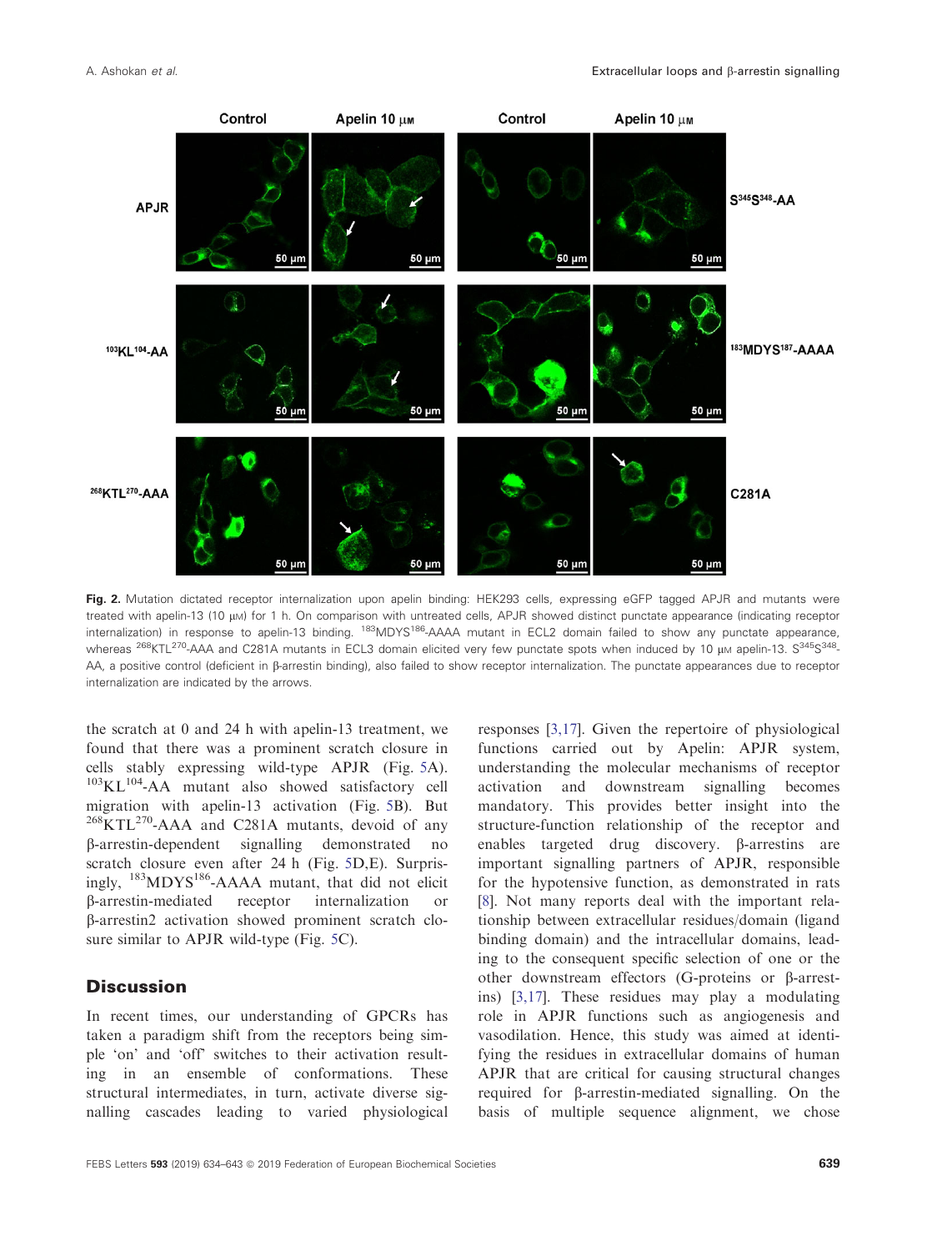

Fig. 3. β-arrestin1/2 binding upon apelin induced receptor activation. HEK293 cells stably expressing APJR and its mutants were treated with 1  $\mu$ M apelin-13 for 5, 10 and 40 min. A pull down assay was carried out to monitor  $\beta$ -arrestin1/2 binding. (A) APJR showed increased binding of  $\beta$ -arrestin2 with time, compared to untransfected cells.<sup>103</sup>KL<sup>104</sup>-AA mutant in the ECL1 domain also exhibited β-arrestin2 activation similar to wild-type. <sup>183</sup>MDYS186-AAAA mutations in ECL2 domain failed to achieve b-arrestin2 binding with time. <sup>268</sup>KTL270-AAA and C281A mutants in ECL3 domain exhibited futile β-arrestin2 binding except at 40 min. APJR and its ECL mutants ceased to activate  $\beta$ -arrestin1 with time on apelin treatment. (B) Quantification of the western blot showing b-arrestin2 binding on ligand interaction with receptor was done using ImageLab software and normalized with corresponding receptor expression levels. Data represented in graph are mean and SEM of three independent experiments  $(*P < 0.05,$  $*P < 0.01$ ,  $*P < 0.001$ , ns: not significant). Dashed line represents the basal b-arrestin2 binding of APJR and its ECL mutants observed without ligand addition (0 min).

conserved motifs and performed alanine scanning mutagenesis to understand their implication in b-arrestin-dependent signalling by human APJR.



Fig. 4. Phosphorylation of Akt due to signaling from APJR and its ECL mutants. HEK293 cells stably expressing APJR and its mutants were treated with 1  $\mu$ M apelin-13 for 5, 10 and 40 min. Phosphorylation was stopped by adding ice-cold PBS containing PIC and PTI. Cells were lysed in RIPA buffer (with PTI and PIC) and total cellular proteins were separated on 12% SDS/PAGE and change in Phopsho-Akt levels were measured by western blot. Receptor activation by apelin-13 led to significant phosphorylation of Akt as observed in APJR and <sup>103</sup>KL<sup>104</sup>-AA mutant from 5 min. 183MDYS<sup>186</sup>-AAAA mutant, on the other hand, did not show a manifold increase in Akt phosphorylation with time on apelin treatment. C281A and <sup>268</sup>KTL<sup>270</sup>-AAA mutants showed phosphorylation only at 40 min.

G-protein-coupled receptor activation by its cognate ligand causes phosphorylation at its C-terminus by receptor kinase leading to clathrin-mediated receptor endocytosis [18]. In a fluorescence-based cell imaging assay, receptor internalization (at  $10 \mu$ M apelin-13) was monitored for wild-type and mutant receptors. S<sup>345</sup>S<sup>348</sup>-AA was used as positive control for inadequate  $\beta$ -arrestin binding due to the absence of phosphorylation crucial for  $\beta$ -arrestin recruitment [7]. While the wild-type receptor internalized upon activation significantly,  $^{183}$ MDYS<sup>186</sup>-AAAA,  $^{268}$ KTL<sup>270</sup>-AAA and C281A mutants in ECL3 did not elicit the same response probably due to their inept coupling to b-arrestin as seen by poor punctate appearance (Fig. 2). These mutants demonstrated inefficient internalization similar to the phosphorylation-deficient receptor mutant  $(S^{345}S^{348}-AA)$  (Fig. 2). Hence, our results emphasize the role of  $^{183}$ MDYS<sup>186</sup>,  $^{268}$ KTL<sup>270</sup> and  $C^{281}$  residues in causing structural changes in the receptor that enable arrestin binding.

In this work, we delineate the receptor residues involved in ligand binding that lead to differential binding to arrestin isoforms. Investigation of the b-arrestin isoform which might be involved in signalling response led to the outcome that  $\beta$ -arrestin2 binding happens in greater proportion than  $\beta$ -arrestin1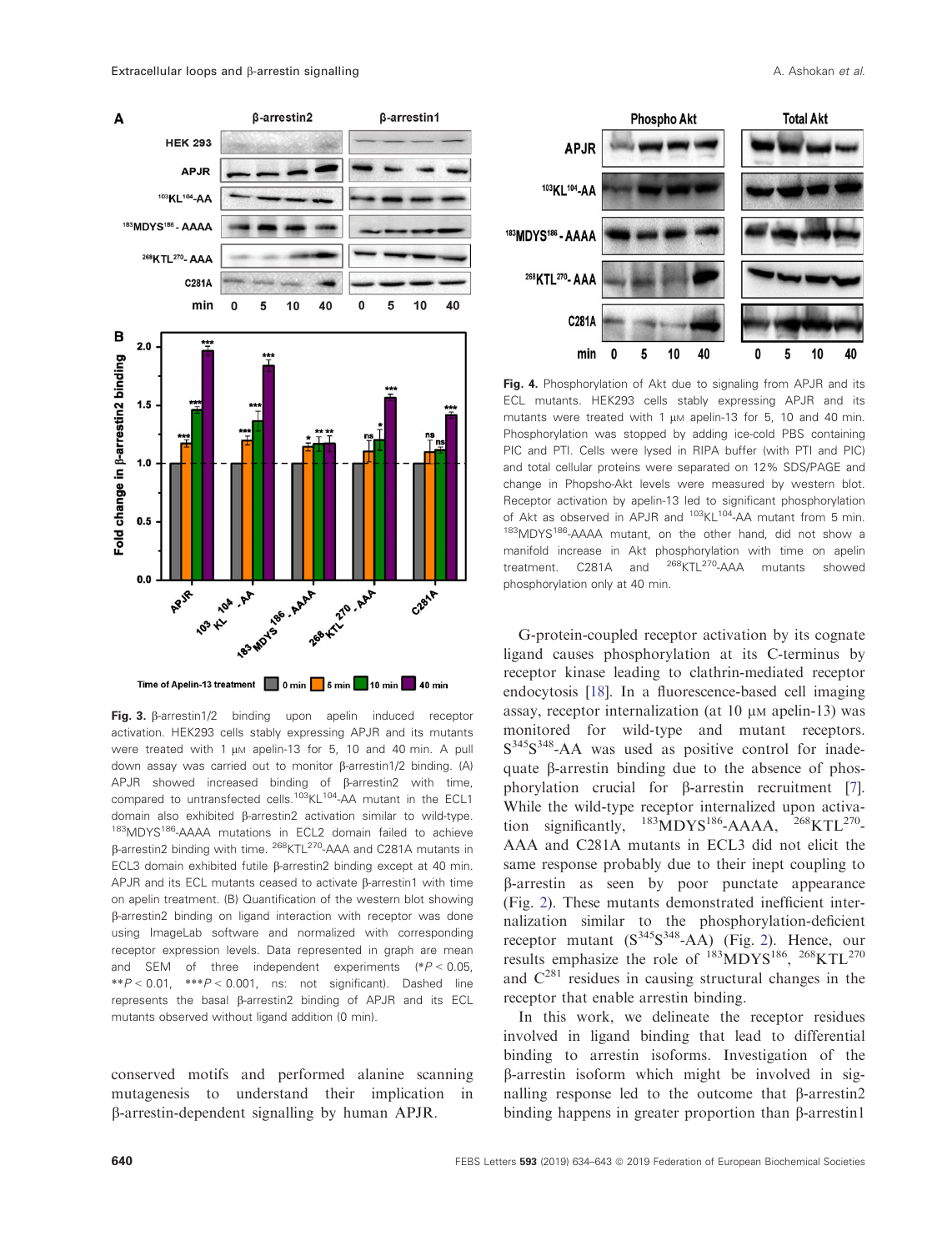

Fig. 5. APJR and its mutants initiated cellular migration. Cell migration, resulting from apelin-13 treatment to HEK293 cells stably expressing APJR and its mutants for 24 h was investigated using the scratch assay. (A, B) APJR and <sup>103</sup>KL<sup>104</sup>-AA mutant revealed significant scratch closure compared to untreated cells at 24 h. (C)  $183 \text{MDYS}$ <sup>186</sup>-AAAA mutant that did not elicit  $\beta$ -arrestinmediated activity showed prominent scratch closure similar to APJR wild-type.  $(D, E)$  <sup>268</sup>KTL<sup>270</sup>-AAA and C281A mutants with poor ß-arrestin-mediated activity were deficient in causing cell motility.

upon activation by apelin-13. Ceraudo et al. [8], demonstrated that activation of rat APJR in HEK293T cells by apelin-17 peptide led to increased recruitment of b-arrestin2 compared to b-arrestin1. GPCRs that undergo clathrin-mediated endocytosis are classified as Class A or B and differ in their ability to bind b-arrestin isoforms. Class A GPCRs like  $\beta_2$ -adrenergic receptor bind with increased affinity to  $\beta$ -arrestin2 than  $\beta$ -arrestin1 [18]. Our results demonstrate that human APJR, a well-known Class A GPCR, behaves in accordance to this concept and activates b-arrestin-2. The internalization-deficient mutants, namely,  $^{268}$ KTL<sup>270</sup>-AAA and C281A in ECL3 and <sup>183</sup>MDYS<sup>186</sup>-AAAA in ECL2 also failed to activate  $\beta$ -arrestin2, as a function of time, in a significant manner (Fig. 3B). Although, <sup>183</sup>MDYS<sup>186</sup>-AAAA

mutant displayed substantial basal  $\beta$ -arrestin-2 binding, the levels did not significantly increase with ligand treatment. This phenomenon brings up the proposal that  $183MDYS186$  motif could be an allosteric site that regulates constitutive activity of APJR and its mutation has led to loss of tight control causing considerable basal  $\beta$ -arrestin-2 binding.

Akt/PKB, a serine/threonine kinase, is a major player in cell survival, migration, proliferation and nutrient metabolism acting downstream of GPCRs [19]. A detailed physiological study in mice confirmed that apelin-36 prevented ischaemic brain injury and reduced apoptosis by activating PI3K/Akt signalling pathway as a protective mechanism [20]. Hosoya et al. [21], had also demonstrated that apelin-13-mediated chemotaxis is Akt phosphorylation-dependent in CHO cells overexpressing rat APJR.

All these studies formed the basis for identifying the molecular determinants in human APJR that govern βarrestin2-mediated Akt phosphorylation and cellular migration. Monitoring of downstream Akt phosphorylation on apelin addition revealed that  $^{268}$ KTL<sup>270</sup>-AAA and C281A mutants were deficient in causing phosphorylation compared to wild-type and  $^{103}KL^{104}-AA$  in ECL1. This study further illustrates the physiological function of these domains in the receptor. This result was complimented by the data from scratch assay as the same mutants  $(^{268}KTL^{270}$ -AAA and C281A) failed to induce pronounced cell mobility when compared to wild-type. These results are further reinforced by affinity constants derived from radioactive peptide binding analysis as the  $K_d$  for <sup>268</sup>KTL<sup>270</sup>-AAA and C281A is much reduced than wild-type (11.99 and 19.34 nm vs. 2.86 nM). <sup>183</sup>MDYS186-AAAA mutant in ECL2 did not display marked difference in Akt phosphorylation with time and its affinity constant  $(18.66 \text{ nm vs. } 2.86 \text{ nm})$  was  $\sim$  7 fold attenuated compared to wild-type. Akt phosphorylation observed for this mutant could be due to the sizeable basal  $\beta$ -arrestin-2 binding as seen earlier. But, in contrast to all the above data,  $^{183}MDYS^{186}$ -AAAA exhibited conspicuous scratch closure, analogous to wild-type. This might be possible due to the fact that  $^{183}$ MDYS<sup>186</sup>-AAAA elicits G<sub>i</sub>-mediated ERK1/2 phosphorylation [12] which is involved as a scaffolding protein in many anti-apoptotic pathways. The variation in  $\beta$ -arrestin2 activation for mutants could be due to the differences in receptor conformation among the mutants that are favourable for  $\beta$ -arrestin2 coupling [9].

Discerning the residues essential for  $\beta$ -arrestinmediated signalling would help us to synthesize biased agonists, which are capable of discriminating between the GPCR desensitization and signal scaffolding conformations of b-arrestin. This report also extends our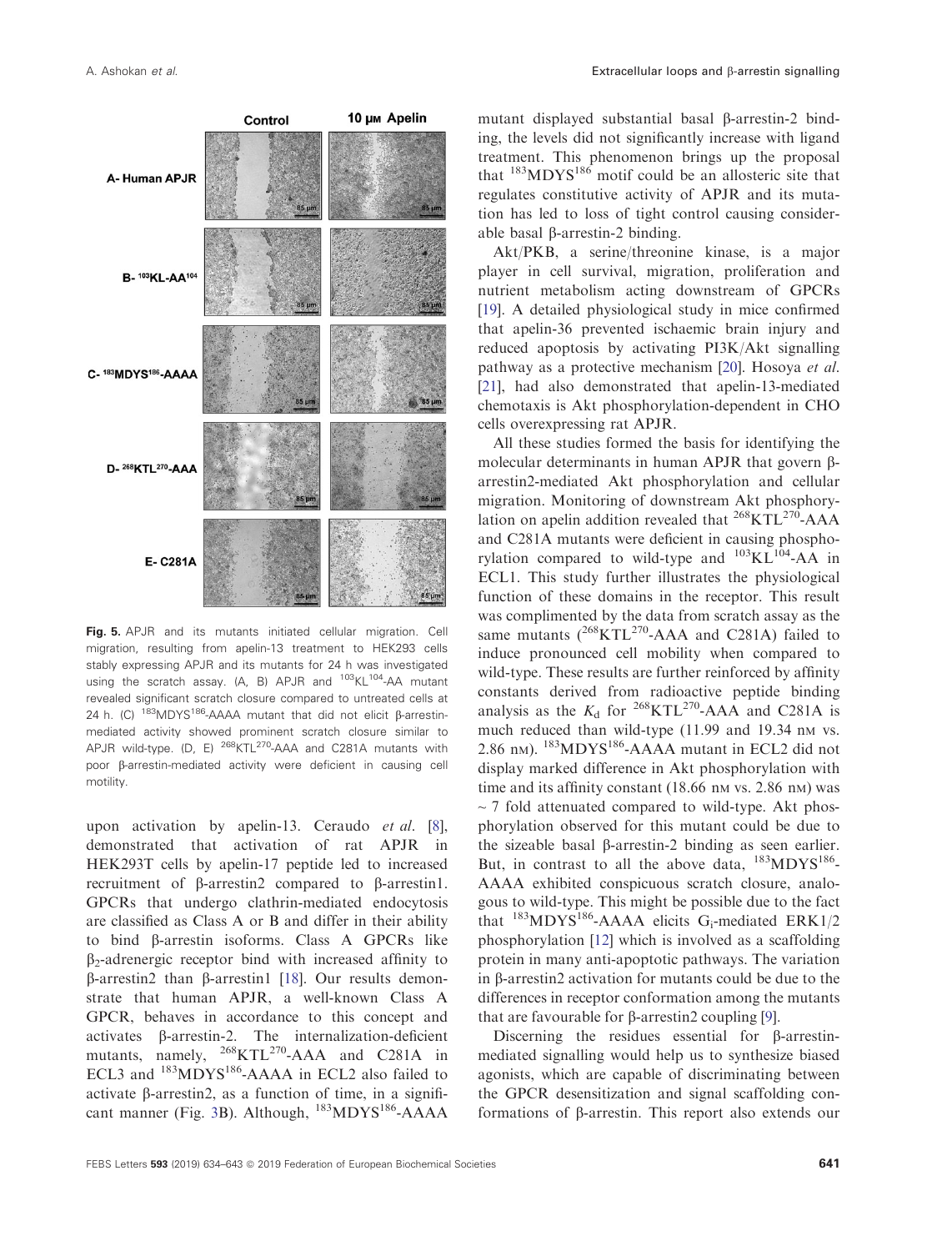results wherein <sup>183</sup>MDYS<sup>186</sup> motif continued to exhibit Gi-mediated activity in spite of poor  $\beta$ -arrestinmediated signalling. In conclusion, we establish that APJR: apelin interactions modulate  $\beta$ -arrestinmediated signalling differentially. From our earlier study, it was observed that G-protein-mediated activity of  $268$ KTL<sup>270</sup>-AAA and C281A mutants is fairly comparable to that of wild-type receptor [12]. The  $^{268}$ KTL<sup>270</sup> motif and Cys281 in ECL3 might be the 'discriminator' residues (enabling specific conformational changes) in activating  $\beta$ -arrestin over G-protein coupling. But the  $^{103}KL^{104}$  motif in ECL1 remains neutral throughout signalling cascade. Our binding analysis of the apelin ligand to the D184A receptor mutant corroborates well with the crystal structure of the receptor-ligand complex [10]. Thus, these motifs exemplify the regions required for human APJR physiological functions, emphasizing the possibilities of multiple activated conformations of the receptor.

# Acknowledgements

This work was funded by Indian Institute of Technology Madras and Board of research in nuclear sciences (BRNS) (35/14/24/2016-BRNS/35065). GKA's laboratory is also funded by DST and DBT (all Government of India funding agencies). AA is grateful to IITM for providing fellowship to pursue her Ph.D.

# Author contributions

AA and GKA conceived and designed all the experiments. AA performed all the experiments and prepared figures in the manuscript. AA and GKA analysed data and prepared the manuscript. Both authors declare no conflict of interest. MK contributed in peptide radiolabeling and binding studies.

## References

- 1 O'Dowd BF, Heiber M, Chan A, Heng HH, Tsui LC, Kennedy JL, Shi X, Petronis A, George SR and Nguyen T (1993) A human gene that shows identity with the gene encoding the angiotensin receptor is located on chromosome 11. Gene 136, 355–360.
- 2 Tatemoto K, Hosoya M, Habata Y, Fujii R, Kakegawa T, Zou MX, Kawamata Y, Fukusumi S, Hinuma S, Kitada C et al. (1998) Isolation and characterization of a novel endogenous peptide ligand for the human APJ receptor. Biochem Biophys Res Commun 251, 471–476.
- 3 Zhou N, Zhang X, Fan X, Argyris E, Fang J, Acheampong E, DuBois GC and Pomerantz RJ (2003)

The N-terminal domain of APJ, a CNS-based coreceptor for HIV-1, is essential for its receptor function and coreceptor activity. *Virology* 317, 84–94.

- 4 Sorli SC, Le Gonidec S, Knibiehler B and Audigier Y (2007) Apelin is a potent activator of tumour neoangiogenesis. Oncogene 26, 7692–7699.
- 5 Chen MM, Ashley EA, Deng DX, Tsalenko A, Deng A, Tabibiazar R, Ben-Dor A, Fenster B, Yang E, King JY et al. (2003) Novel role for the potent endogenous inotrope apelin in human cardiac dysfunction. Circulation 108, 1432–1439.
- 6 Chaves-Almagro C, Castan-Laurell I, Dray C, Knauf C, Valet P and Masri B (2015) Apelin receptors: from signaling to antidiabetic strategy. Eur J Pharmacol 763, 149–159.
- 7 Chen X, Bai B, Tian Y, Du H and Chen J (2014) Identification of serine 348 on the apelin receptor as a novel regulatory phosphorylation site in apelin-13 induced G protein-independent biased signaling. J Biol Chem 289, 31173–31187.
- 8 Ceraudo E, Galanth C, Carpentier E, Banegas-Font I, Schonegge AM, Alvear-Perez R, Iturrioz X, Bouvier M and Llorens-Cortes C (2014) Biased signaling favoring Gi over b-arrestin promoted by an apelin fragment lacking the C-terminal phenylalanine. J Biol Chem 289, 24599–24610.
- 9 Smith JS and Rajagopal S (2016) The B-arrestins: multifunctional regulators of G protein-coupled receptors. J Biol Chem 291, 8969–8977.
- 10 Katoh K, Misawa K, Kuma KI and Miyata T (2002) MAFFT: a novel method for rapid multiple sequence alignment based on fast Fourier transform. Nucleic Acids Res 30, 3059–3066.
- 11 Klock HE and Lesley SA (2009) The polymerase incomplete primer extension (PIPE) method applied to high-throughput cloning and site-directed mutagenesis. Methods Mol Biol 498, 91–103.
- 12 Kumar P, Ashokan A & Aradhyam GK (2016) Apelin binding to human APJ receptor leads to biased signaling. Biochim Biophys Acta 1864, 1748-1756.
- 13 Bradford MM (1976) A rapid and sensitive method for the quantitation of microgram quantities of protein utilizing the principle of protein-dye binding. Anal Biochem 72, 248–254.
- 14 Laemmli UK (1970) Cleavage of structural proteins during the assembly of the head of bacteriophage T4. Nature 227, 680–685.
- 15 Hashimoto Y, Ishida J, Yamamoto R, Fujiwara K, Asada S, Kasuya Y, Mochizuki N and Fukamizu A (2005) G protein-coupled APJ receptor signaling induces focal adhesion formation and cell motility. Int J Mol Med 16, 787–792.
- 16 Kumar P and Aradhyam GK (2014) Easy and efficient protocol for purification of recombinant peptides. Protein Expr Purif 95, 129-135.